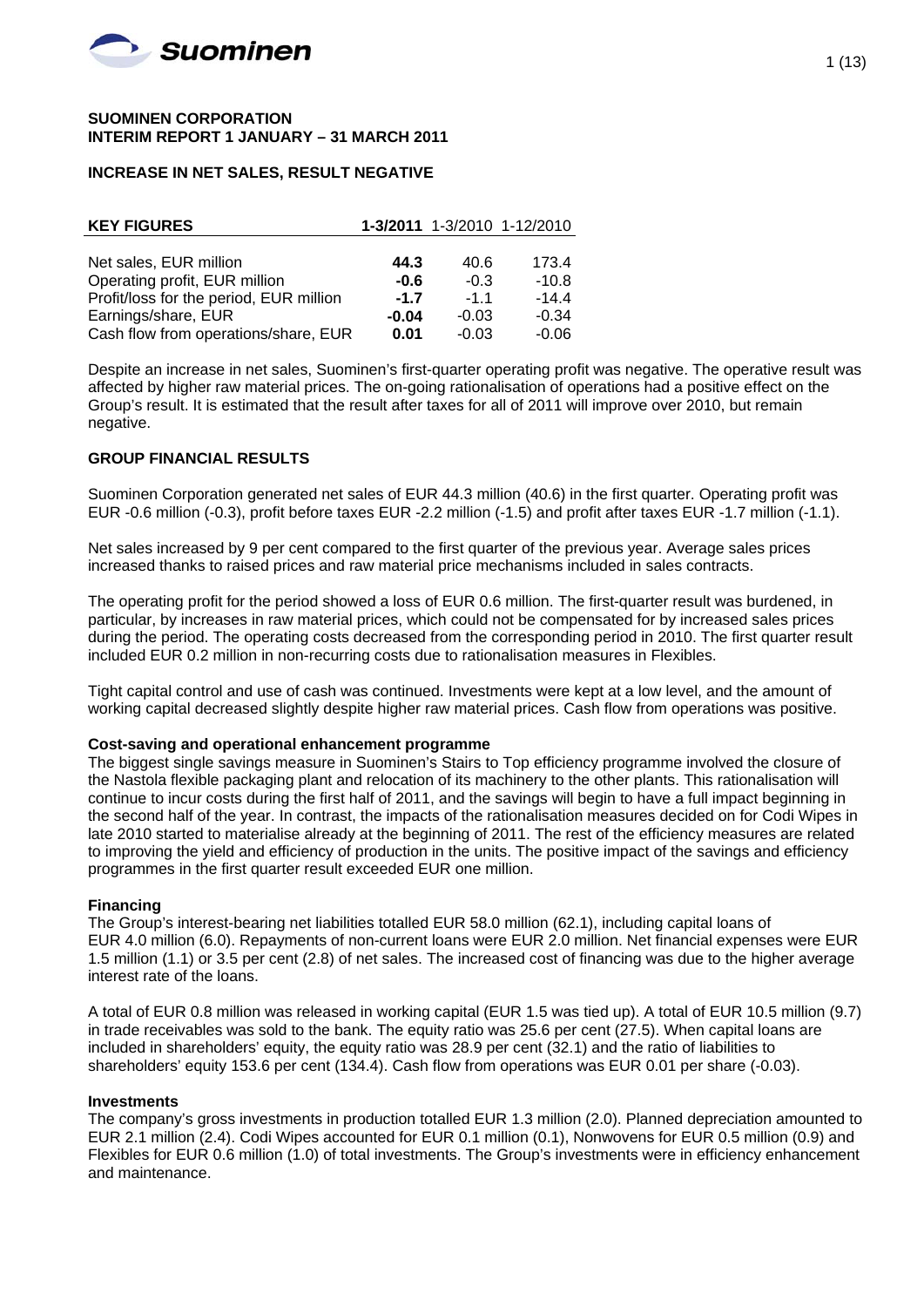

### **SEGMENT RESULTS**

The Wiping business area generated net sales of EUR 27.9 million (24.5) in the first quarter, a 14 percent increase over the corresponding period in 2010. The business area's operating profit was EUR -0.3 million (-0.1).

Net sales of Codi Wipes, at EUR 14.0 million, were on a par with the previous year (13.9). The sales of personal care wipes increased, while baby wipe sales slightly decreased. A more marked decrease was observed for moist toilet wipe sales. Average sales prices remained at the first quarter level of 2010. Measures agreed in the co-determination procedure completed in January decreased the unit's operating expenses.

Net sales of Nonwovens increased by a quarter to EUR 15.1 million (12.2). Most of the sales were hydroentangled wiping material deliveries to European converters. Deliveries to the US market, started during the autumn of 2010, were continued, albeit at a lower volume. Increased raw material prices burdened the unit's profit.

Net sales of Flexibles during the first quarter totalled EUR 16.6 million (16.4) and operating profit was EUR -0.3 million (-0.1). A slight increase was recorded in hygiene and retail packaging sales, while sales of food packaging and security and system packaging was somewhat lower than a year earlier. Deliveries to Russia continued to grow.

The increase in the prices of plastic-based raw materials created costs which could not be compensated by sales price increases. The machinery transfers from Nastola to the Polish and Tampere plants proceeded according to plan. Non-recurring costs amounting to EUR 0.2 million were incurred during the period while the measures were in progress.

### **GENERAL MEETING OF SHAREHOLDERS**

Suominen Corporation's Annual General Meeting of Shareholders was held on 30 March 2011. The General Meeting decided that no dividend be paid for the financial year 2010.

The General Meeting approved the financial statements of the parent company and the Group for the financial year 2010 and released the members of the Board of Directors and the President and CEO from liability for the period.

Heikki Bergholm, Kai Hannus, Suvi Hintsanen, Juhani Lassila, Mikko Maijala, and Heikki Mairinoja were elected to the Board of Directors. At its organising meeting, the Board elected Mikko Maijala as Chairman and Heikki Mairinoja as Deputy Chairman.

PricewaterhouseCoopers Oy, Authorised Public Accountants, with Heikki Lassila, APA, as the principal auditor, were elected as auditors of Suominen Corporation.

### **SHARE CAPITAL AND SHARES**

### **Share capital**

The registered number of Suominen's issued shares totals 47,395,014 shares or EUR 11,860,056. There were no changes in share capital during the period under review.

### **Share trading and price**

The number of Suominen Corporation shares traded on the NASDAQ OMX Helsinki from 1 January to 31 March 2011 was 1,825,924 shares, equivalent to 3.9 per cent of shares included in the company's share capital. The trading price varied between EUR 0.46 and EUR 0.64. The final trading price was EUR 0.48, giving the company a market capitalisation of EUR 22,668,580 on 31 March 2011.

#### **The company's own shares**

On 1 January 2011, the company held 168,805 of its own shares, accounting for 0.36 per cent of the share capital and votes.

The Annual General Meeting of Shareholders held in 2010 authorised the Board of Directors to decide on the acquisition of a maximum of 200,000 of the company's own shares and on the conveyance of a maximum of 200,682 of the company's own shares. The authorisations will be valid for 18 months after the end of the General Meeting, in other words until 23 September 2011. The acquisition authorisation was exercised during 2010 to acquire 123,595 shares, which means that on 1 January 2011 the remaining authorisation was for 76,405 shares. The conveyance authorisation was not exercised during 2010. During the period under review, the Board of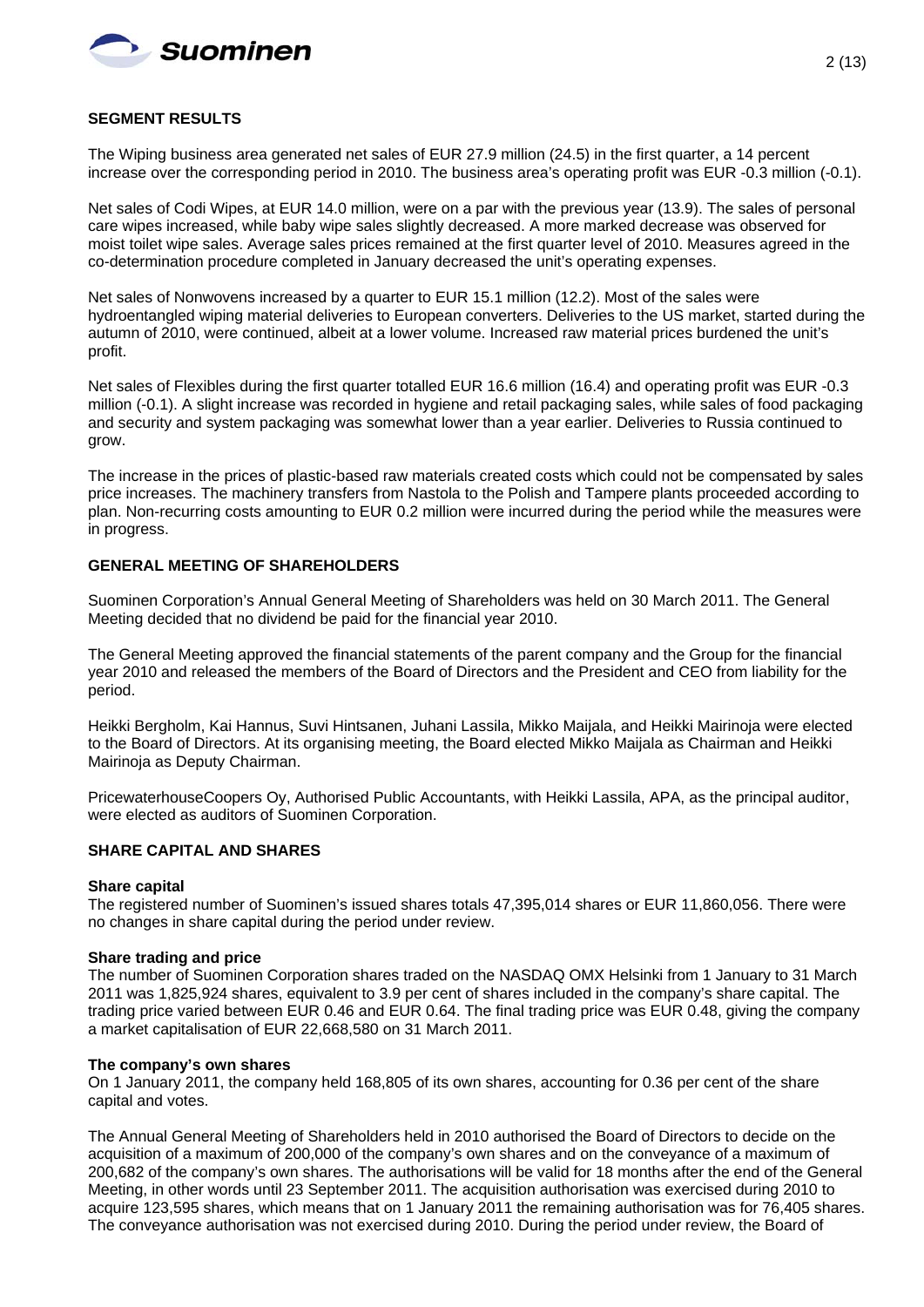

Directors did not exercise its authorities to buy or convey the company's own shares.

On 31 March 2011, Suominen Corporation held a total of 168,805 of its own shares, accounting for 0.36 per cent of the share capital and votes.

#### **Stock options**

Suominen has stock option plans 2006, 2007 and 2009, which entitle to subscriptions of new shares amounting to 870,000. While the registered number of Suominen's issued shares totals 47,395,014, the number of shares may rise to a maximum of 48,265,014 after stock option subscriptions.

### **Other authorisations for the Board of Directors**

The Board of Directors is not currently authorised to issue shares, convertible bonds, or bonds with warrants.

### **BUSINESS RISKS AND UNCERTAINTIES**

The estimate on the development of Suominen's net sales is in part based on forecasts and delivery plans received from customers. Changes in these forecasts and plans resulting from changes in the market conditions or in customers' inventory levels may affect Suominen's net sales. Due to the continued economic uncertainty and consumers' cautious buying habits, the forecasts are vulnerable to significant uncertainty.

Suominen's customer base is fairly concentrated, which adds to the customer-specific risk. Long-term contracts are preferred in the case of the largest customers. Suominen has aimed at general and customer-specific price increases of its products, which involves a principle risk of losing orders in the future.

Nonwovens and Flexibles buy oil- and pulp-based raw materials annually for more than EUR 55 million. Rapid changes in the global market prices of raw materials affect Suominen's profitability.

Suominen does not have any competitors with a fully similar product offering. However, the company has numerous regional, national or international competitors in its different product groups. There is production oversupply in most product groups. If Suominen Corporation is not able to compete with an attractive product offering, it may lose some of its market share. The competition may lead to increased pricing pressure on the company's products.

Suominen's efficiency programmes include measures to improve production efficiency, for example through better yields, higher machine speeds and shorter set-up times. The full impact of the efficiency measures will be seen as soon as the production volumes grow. Postponed or failed measures will have a negative impact on the company's profit. The Flexibles business area is currently closing one plant and transferring the production to other plants, which involves a risk of delays in the production schedule.

The first instalment of EUR 15 million of a EUR 44 million credit agreement concluded in 2010 will fall due at the end of June 2011. Suominen has launched several initiatives in order to release capital, but the prevailing economic uncertainty and tightened financing markets have increased uncertainties involved in the implementation of the projects. The company primarily intends to free up capital and strengthen its balance sheet, possibly also by other means. If the debt cannot be reduced by the means mentioned above, the intention is to cover credit needs through a new loan to be negotiated with financial institutions. Suominen's credit arrangements include covenants that the company must meet. The covenants require the Group to have financial buffers worth a minimum of EUR 2 million. The Group's equity ratio must be 27 per cent, with capital loans included in equity. Should Suominen default on its obligations, the banks have the right to declare the loans due and payable and to renegotiate the terms. According to Suominen's estimates, this would lead at least to increased financing costs resulting from the banks' upfront fees and higher interest rate margins.

The sensitivity of Suominen's goodwill to changes in business conditions is described in the notes to the financial statements 2010. Actual cash flows may deviate from the forecasted future discounted cash flows, as the long economic life-time of the company's non-current assets, and changes in the estimated product prices, production costs, and interest rates used in discounting may result in write-downs.

General risks related to business operations are described in the Report of the Board of Directors in the Annual Report 2010.

### **OUTLOOK**

The demand for Suominen's products is evaluated on the basis of customer contracts and use forecasts provided by customers. It is estimated that the demand for Suominen's products will remain stable, and no major change is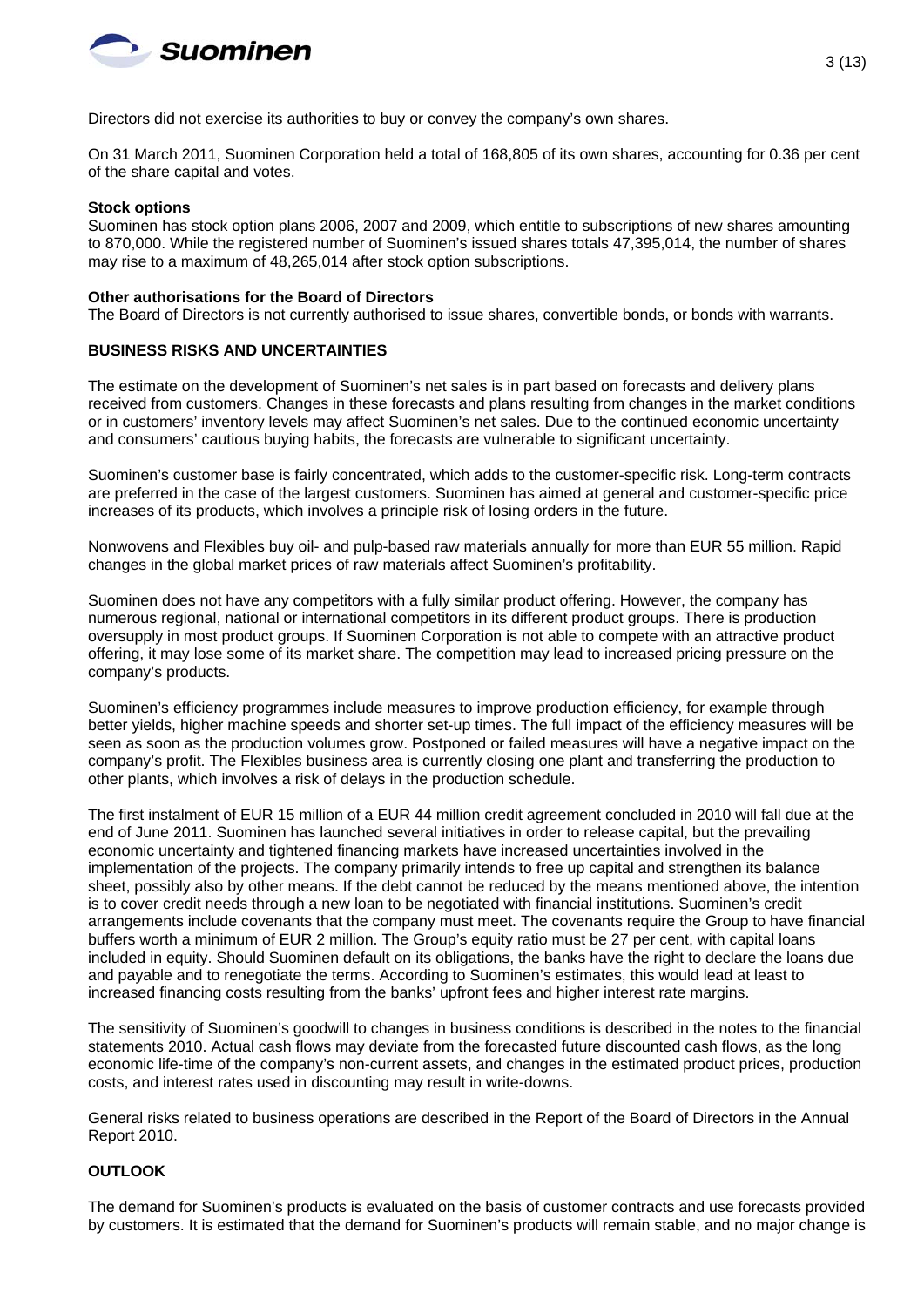

anticipated in net sales for 2011 from the 2010 level.

Suominen continues to rise its product prices to improve sales margins. On the other hand, the prices of raw materials are still going up. The measures to decrease operational costs are continued. It is estimated that the result after taxes for all of 2011 will improve over 2010, but remain negative.

#### **SUOMINEN CORPORATION CONSOLIDATED 1 JANUARY - 31 MARCH 2011**

This interim report has been prepared in compliance with IAS 34 Interim Financial Reporting. Principles for preparing the interim report are the same as those used for preparing the financial statements for 2010, and this interim report should be read parallel to the financial statements for 2010. Changes to published accounting standards and interpretations, together with the new accounting standards that came into force on 1 January 2011, are presented in the financial statements for 2010.

All calculations in this interim report have been prepared in compliance with revised IAS 1, 'Presentation of Financial Statements'. This standard is aimed at improving users' ability to analyse and compare the information given in financial statements by separating changes in equity of an entity arising from transactions with owners from other changes in equity. Non-owner changes inequity will be presented in the statement of comprehensive income.

The figures in this interim report have not been audited.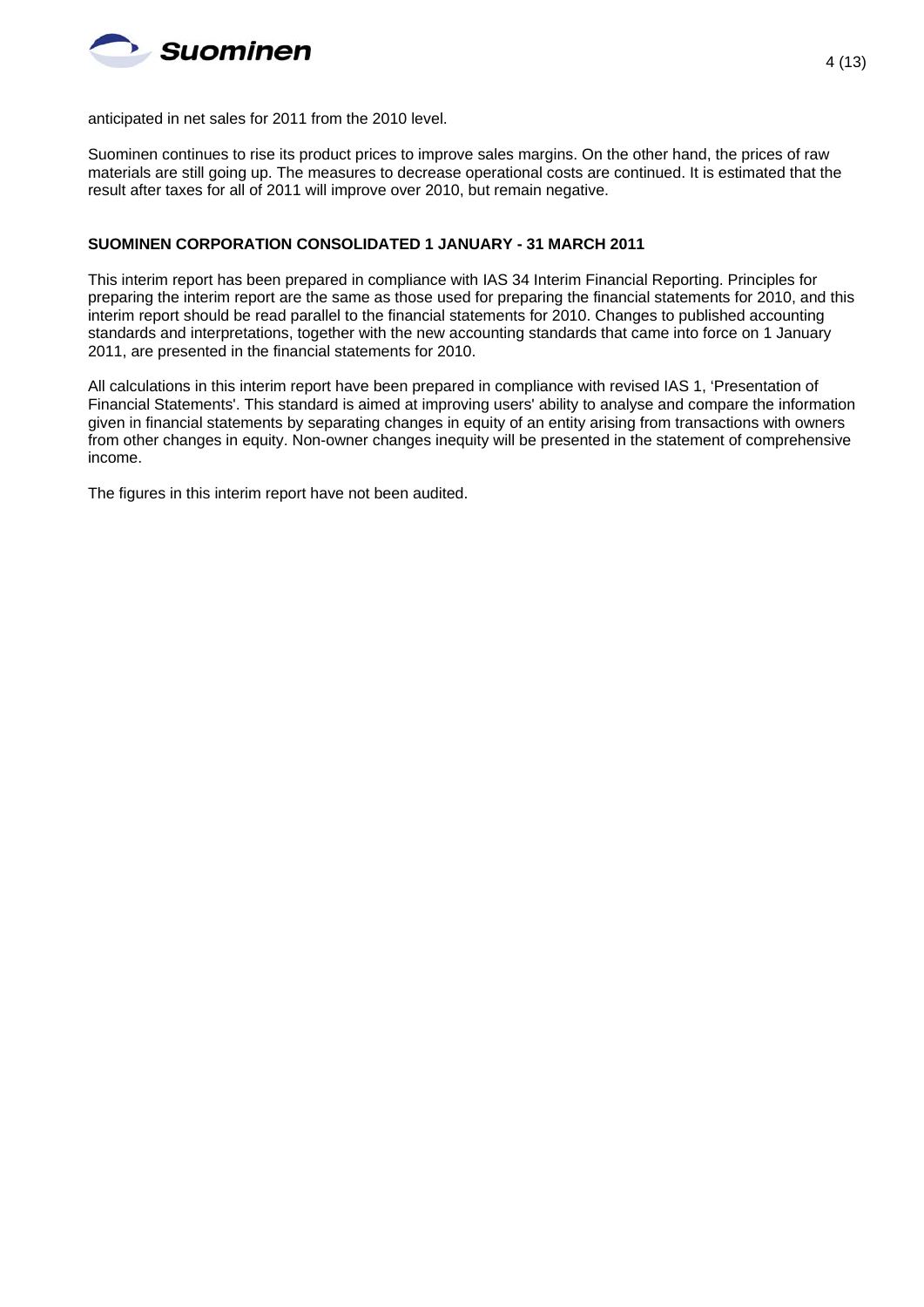

### **BALANCE SHEET**

| <b>EUR 1 000</b>                                    | 3/2011       | 3/2010            | 12/2010           |
|-----------------------------------------------------|--------------|-------------------|-------------------|
| <b>Assets</b>                                       |              |                   |                   |
| Non-current assets                                  |              |                   |                   |
| Goodwill                                            | 18 4 98      | 23 4 04           | 18 498            |
| Intangible assets                                   | 773          | 762               | 776               |
| Tangible non-current assets                         | 51 876       | 57 416            | 53 873            |
| Available-for-sale financial assets                 | 212          | 212               | 212               |
| Held-to-maturity investments                        | 421          | 288               | 354               |
| Deferred tax assets                                 | 1753         | 853               | 1 3 3 9           |
| Non-current assets, total                           | 73 533       | 82 935            | 75 052            |
| <b>Current assets</b>                               |              |                   |                   |
| Inventories                                         | 25 218       | 25 7 24           | 24 373            |
| Trade receivables                                   | 15 653       | 12 390            | 10817             |
| Other current receivables                           | 3 617        | 3 2 5 1           | 5 6 6 6           |
| Income tax receivables                              | 252          | 418               | 200               |
| Cash at bank and in hand                            | 3 3 7 9      | 5 2 3 3<br>47 016 | 3 2 5 3<br>44 309 |
| Current assets, total                               | 48 119       |                   |                   |
| Assets, total                                       | 121 652      | 129 951           | 119 361           |
| <b>Shareholders' equity and liabilities</b>         |              |                   |                   |
| Equity attributable to owners of the parent company |              |                   |                   |
| Share capital                                       | 11860        | 11 860            | 11 860            |
| Share premium account                               | 24 681       | 24 681            | 24 681            |
| Invested non-restricted equity fund                 | 9708         |                   | 9708              |
| Fair value and other reserves                       | 268          | -454              | 665               |
| <b>Translation differences</b>                      | 540          | 546               | 515               |
| Other shareholders' equity                          | $-15880$     | $-916$            | $-14143$          |
| Shareholders' equity, total                         | 31 177       | 35 717            | 33 286            |
| Liabilities                                         |              |                   |                   |
| Non-current liabilities                             |              |                   |                   |
| Deferred tax liabilities                            | 2642         | 3 0 6 3           | 2 9 3 0           |
| Provisions                                          | 280<br>2 000 | 280<br>4 0 0 0    | 280<br>4 0 0 0    |
| Capital loans<br>Interest-bearing liabilities       | 38 034       | 46 398            | 35 823            |
| Non-current liabilities, total                      | 42 956       | 53 741            | 43 033            |
| <b>Current liabilities</b>                          |              |                   |                   |
|                                                     | 19 459       | 14 950            | 19 459            |
| Interest-bearing liabilities<br>Capital loans       | 2 000        | 2 0 0 0           | 2 0 0 0           |
| Income tax liabilities                              | 200          | 119               |                   |
| Trade payables and other current liabilities        | 25 860       | 23 4 24           | 21 583            |
| Current liabilities, total                          | 47 519       | 40 493            | 43 042            |
| Liabilities, total                                  | 90 475       | 94 234            | 86 075            |
| Shareholders' equity and liabilities, total         | 121 652      | 129 951           | 119 361           |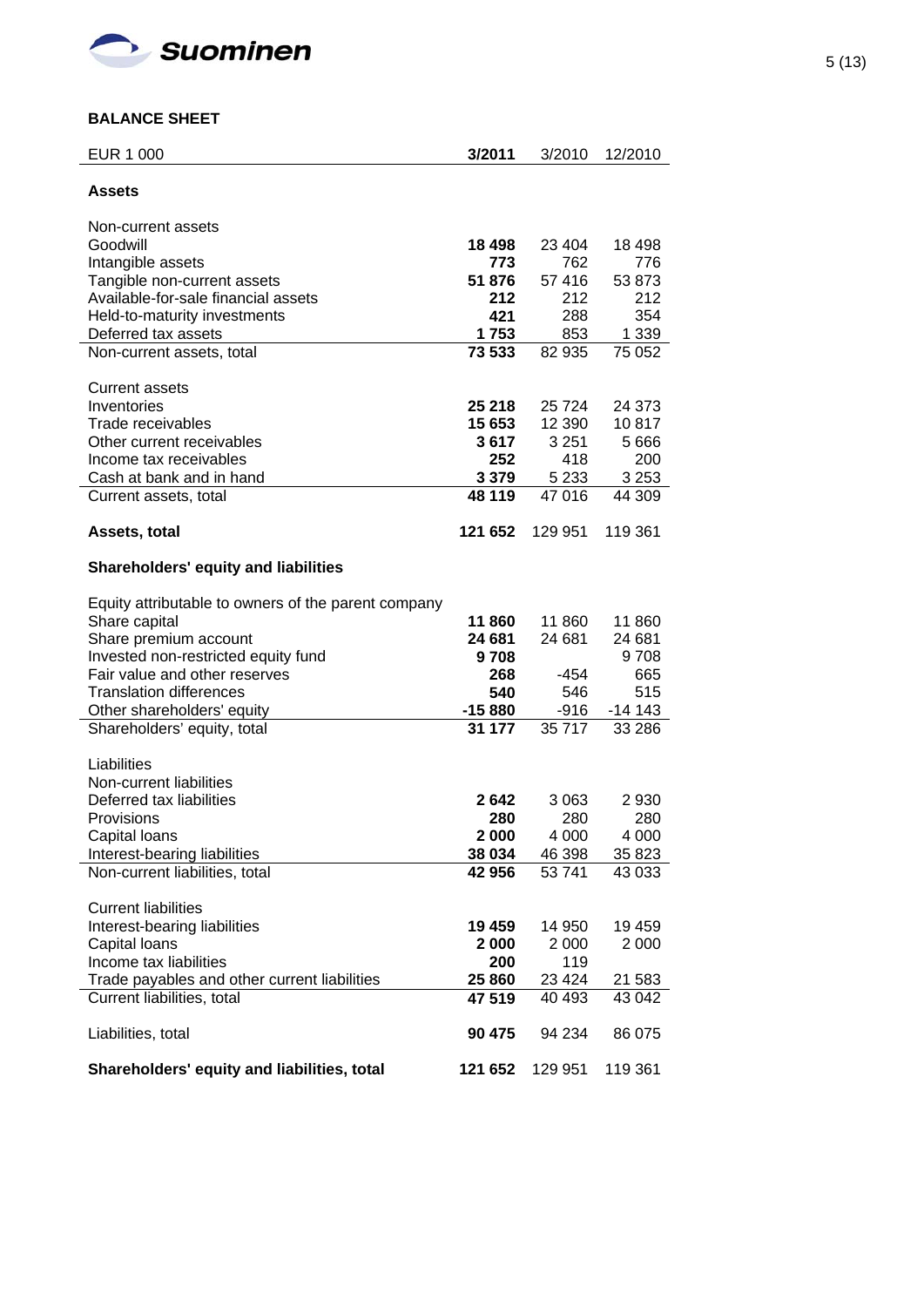

### **STATEMENT OF INCOME**

| EUR 1 000                                        | 1-3/2011 | 1-3/2010 | 1-12/2010 |
|--------------------------------------------------|----------|----------|-----------|
|                                                  |          |          |           |
| <b>Net sales</b>                                 | 44 303   | 40 616   | 173 438   |
| Cost of goods sold                               | $-41811$ | $-37917$ | $-165277$ |
| <b>Gross profit</b>                              | 2492     | 2699     | 8 1 6 1   |
| Other operating income                           | 255      | 61       | 859       |
| Sales and marketing expenses                     | -843     | $-915$   | $-3927$   |
| Research and development                         | -502     | -508     | -1 951    |
| Administration expenses                          | -1838    | -1 643   | -6 333    |
| Other operating expenses                         | -176     | -19      | $-2564$   |
| <b>Operating profit before impairment losses</b> | $-612$   | $-325$   | -5 755    |
| Impairment losses                                |          |          | $-5069$   |
| <b>Operating profit</b>                          | $-612$   | $-325$   | $-10.824$ |
| Financial income and expenses                    | -1 547   | $-1138$  | -4 840    |
| <b>Profit before income taxes</b>                | -2 159   | -1 463   | $-15664$  |
| Income taxes                                     | 424      | 342      | 1 3 0 2   |
| <b>Profit/loss for the period</b>                | -1 735   | $-1121$  | $-14.362$ |
|                                                  |          |          |           |
| Earnings/share, EUR                              | $-0.04$  | $-0.03$  | $-0.34$   |

## **STATEMENT OF COMPREHENSIVE INCOME**

| EUR 1 000                                        |         |         | 1-3/2011 1-3/2010 1-12/2010 |
|--------------------------------------------------|---------|---------|-----------------------------|
| Profit/loss for the period                       | $-1735$ | $-1121$ | $-14.362$                   |
| Other comprehensive income                       |         |         |                             |
| Total exchange differences on foreign operations | 34      | 896     | 854                         |
| Fair value changes of cash flow hedges           | -537    | 14      | 1661                        |
| Other reclassifications                          | -9      | 6       | $-2$                        |
| Income tax on other comprehensive income         | 131     | $-237$  | -654                        |
| Other comprehensive income, total                | -381    | 679     | 1859                        |
| Total comprehensive income for the period        | -2 116  | -442    | $-12503$                    |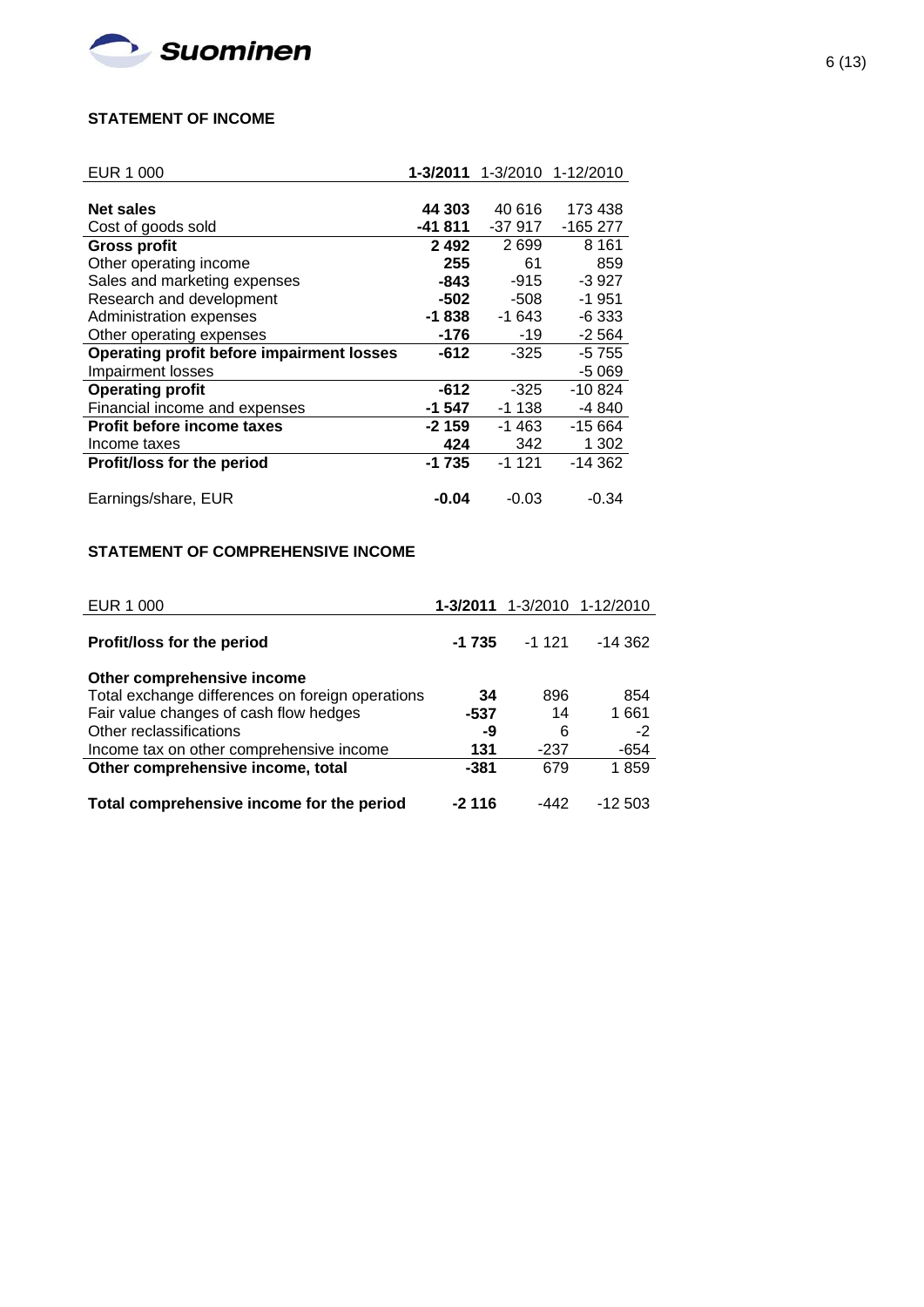

### **STATEMENT OF CHANGES IN SHAREHOLDERS' EQUITY**

|                                                   |         |         | Invested   |        |         |        |                |         |
|---------------------------------------------------|---------|---------|------------|--------|---------|--------|----------------|---------|
|                                                   |         |         | non-       |        | Trans-  | Fair   |                |         |
|                                                   |         | Share   | restricted |        | lation  | value  |                |         |
|                                                   | Share   | premium | equity     | Own    | differ- | reser- | Retained       |         |
| <b>EUR 1 000</b>                                  | capital | account | fund       | shares | ences   | ves    | earnings       | Total   |
|                                                   |         |         |            |        |         |        |                |         |
| <b>Total equity at</b>                            |         |         |            |        |         |        |                |         |
| 1 Jan. 2011                                       | 11860   | 24 681  | 9708       | $-163$ | 515     | 828    | $-14143$       | 33 286  |
| Profit/loss for the period<br>Other comprehensive |         |         |            |        |         |        | $-1735$        | $-1735$ |
| income                                            |         |         |            |        | 25      | $-397$ | -9             | $-381$  |
| Share-based payments<br>Share issue               |         |         |            |        |         |        | $\overline{7}$ | 7       |
| Dividend                                          |         |         |            |        |         |        |                |         |
| Repurchase of own                                 |         |         |            |        |         |        |                |         |
| shares                                            |         |         |            |        |         |        |                |         |
| Conveyance of own                                 |         |         |            |        |         |        |                |         |
| shares                                            |         |         |            |        |         |        |                |         |
| <b>Total equity at</b><br>31 March 2011           | 11860   | 24 681  | 9708       | $-163$ | 540     | 431    | $-15880$       | 31 177  |
|                                                   |         |         |            |        |         |        |                |         |
|                                                   |         |         | Invested   |        |         |        |                |         |
|                                                   |         |         | non-       |        | Trans-  | Fair   |                |         |
|                                                   |         | Share   | restricted |        | lation  | value  |                |         |
|                                                   | Share   | premium | equity     | Own    | differ- | reser- | Retained       |         |
| EUR 1 000                                         | capital | account | fund       | shares | ences   | ves    | earnings       | Total   |
|                                                   |         |         |            |        |         |        |                |         |
| Total equity at<br>1 Jan. 2010                    | 11 860  | 24 681  |            | $-1$   | $-117$  | $-401$ | 667            | 36 689  |
|                                                   |         |         |            |        |         |        |                |         |
| Profit/loss for the period                        |         |         |            |        |         |        | $-1121$        | $-1121$ |
| Other comprehensive<br>income                     |         |         |            |        | 663     | 11     | 5              | 679     |
| Share-based payments                              |         |         |            |        |         |        | 7              | 7       |
| Dividend                                          |         |         |            |        |         |        | $-474$         | $-474$  |
| Repurchase of own                                 |         |         |            |        |         |        |                |         |
| shares                                            |         |         |            | $-63$  |         |        |                | $-63$   |
| Total equity at                                   |         |         |            |        |         |        |                |         |
| 31 March 2010                                     | 11 860  | 24 681  |            | -64    | 546     | $-390$ | $-916$         | 35 717  |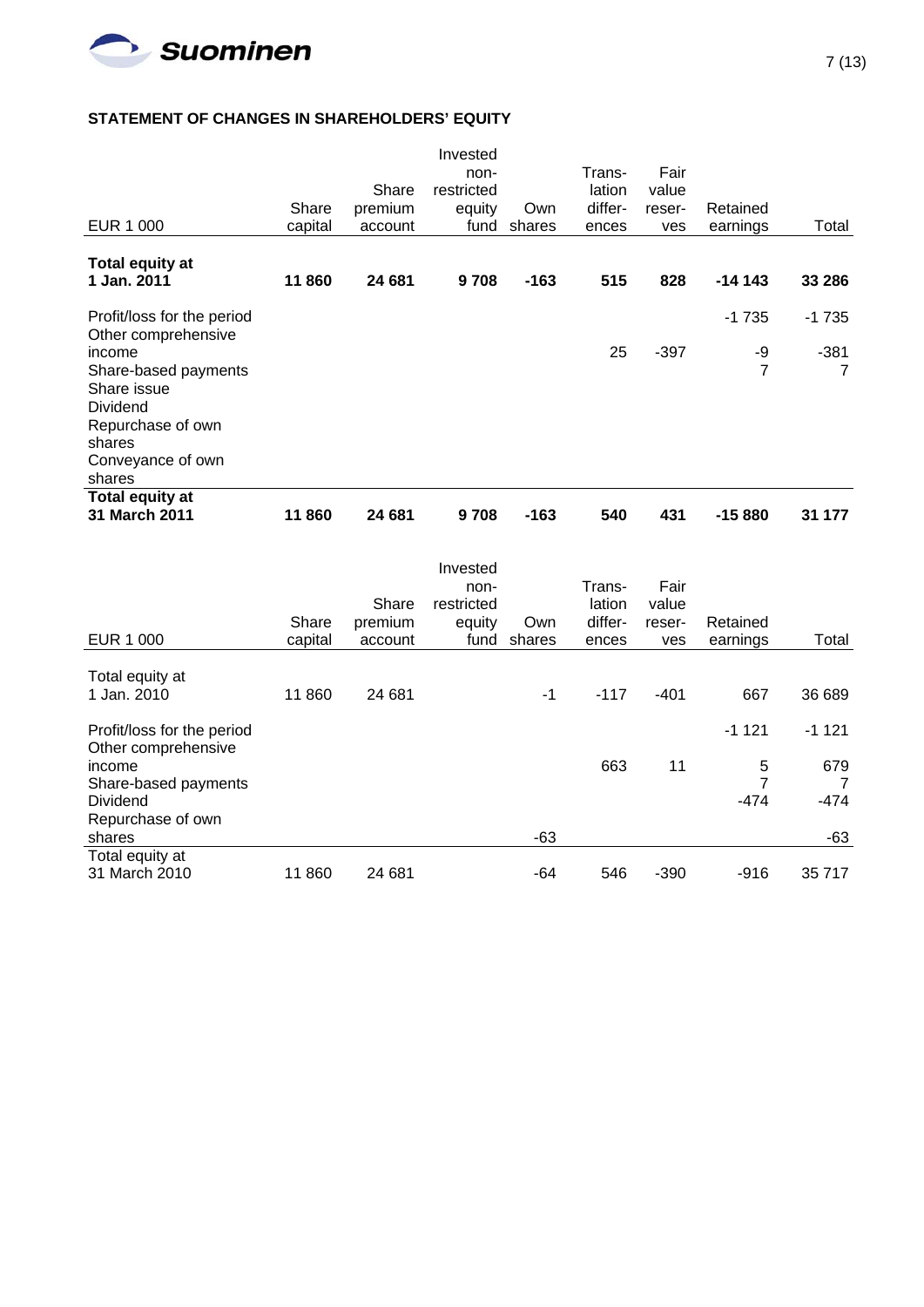

| EUR 1 000                                         | Share<br>capital | Share<br>premium<br>account | Invested<br>non-<br>restricted<br>equity<br>fund | Own<br>shares | Trans-<br>lation<br>differ-<br>ences | Fair<br>value<br>reser-<br>ves | Retained<br>earnings | Total          |
|---------------------------------------------------|------------------|-----------------------------|--------------------------------------------------|---------------|--------------------------------------|--------------------------------|----------------------|----------------|
| Total equity at                                   |                  |                             |                                                  |               |                                      |                                |                      |                |
| 1 Jan. 2010                                       | 11 860           | 24 681                      |                                                  | -1            | $-117$                               | $-401$                         | 667                  | 36 689         |
| Profit/loss for the period<br>Other comprehensive |                  |                             |                                                  |               |                                      |                                | $-14362$             | $-14362$       |
| income                                            |                  |                             |                                                  |               | 632                                  | 1 2 2 9                        | $-2$                 | 1859           |
| Share-based payments                              |                  |                             |                                                  |               |                                      |                                | 29                   | 29             |
| Share issue<br>Dividend                           |                  |                             | 9708                                             |               |                                      |                                | $-474$               | 9708<br>$-474$ |
| Repurchase of own                                 |                  |                             |                                                  |               |                                      |                                |                      |                |
| shares                                            |                  |                             |                                                  | $-213$        |                                      |                                |                      | $-213$         |
| Conveyance of own<br>shares                       |                  |                             |                                                  | 51            |                                      |                                | -1                   | 50             |
| Total equity at                                   |                  |                             |                                                  |               |                                      |                                |                      |                |
| 31 Dec. 2010                                      | 11860            | 24 681                      | 9708                                             | $-163$        | 515                                  | 828                            | $-14143$             | 33 286         |

## **CASH FLOW STATEMENT**

| <b>EUR 1 000</b>                              | 1-3/2011 | 1-3/2010 | 1-12/2010 |
|-----------------------------------------------|----------|----------|-----------|
|                                               |          |          |           |
| <b>Operations</b>                             |          |          |           |
| Operating profit                              | $-612$   | $-325$   | -10 824   |
| Total adjustments                             | 2 0 5 1  | 2 3 8 1  | 14 076    |
| Cash flow before change in working capital    | 1 4 3 9  | 2 0 5 6  | 3 2 5 2   |
| Change in working capital                     | 820      | $-1517$  | $-1054$   |
| <b>Financial items</b>                        | $-1811$  | $-1548$  | -4 626    |
| Taxes paid                                    | -1       | -55      | $-31$     |
| Cash flow from operations                     | 447      | $-1064$  | $-2459$   |
|                                               |          |          |           |
| <b>Investment payments</b>                    |          |          |           |
| Investments in tangible and intangible assets | -633     | $-1.542$ | $-5966$   |
| Proceeds from disposal of fixed assets        | 102      | 127      | 751       |
| and other proceeds                            |          |          |           |
| Cash flow from investing activities           | $-531$   | $-1415$  | $-5215$   |
|                                               |          |          |           |
| <b>Financing</b>                              |          |          |           |
| Non-current loans drawn                       | 2 2 4 6  | 3 0 0 0  | 8 0 0 0   |
| Repayments of non-current loans               |          | -297     | $-23731$  |
| Change in commercial papers                   |          | 5478     | 988       |
| Repayments of capital loans                   | $-2000$  | $-2000$  | $-2000$   |
| Current loans drawn                           |          |          | 17 000    |
| Dividends paid                                |          |          | $-474$    |
| Repurchase and conveyance of own shares       |          | -63      | $-163$    |
| Share issue                                   |          |          | 9708      |
| Cash flow from financing                      | 246      | 6 1 1 8  | 9 3 28    |
|                                               |          |          |           |
| Change in cash and cash equivalents           | 162      | 3639     | 1 654     |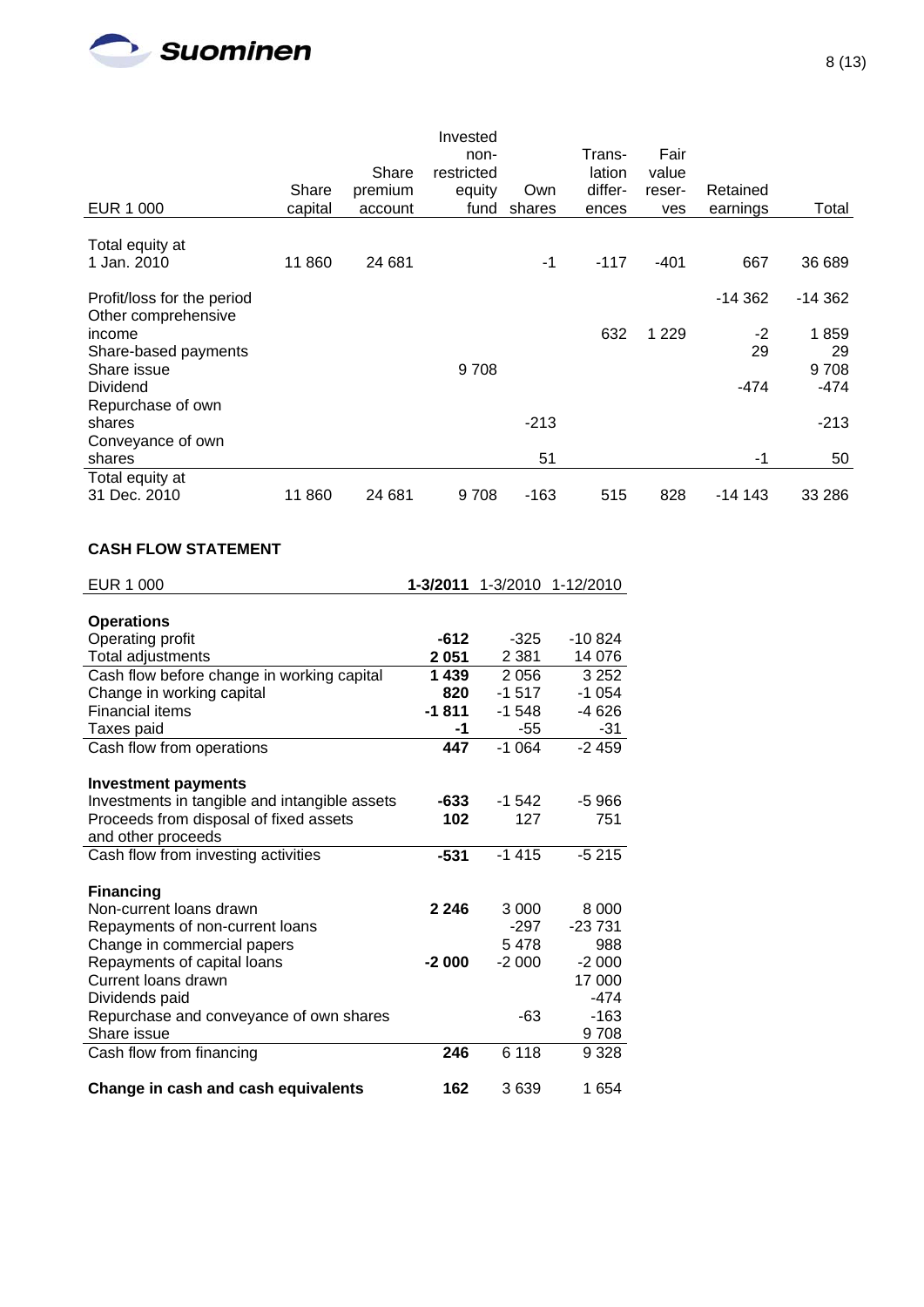

| <b>KEY FIGURES</b>                   | 1-3/2011 |         | 1-3/2010 1-12/2010 |
|--------------------------------------|----------|---------|--------------------|
|                                      |          |         |                    |
| Net sales, change, % *               | 9.1      | $-13.5$ | $-3.3$             |
| Gross profit, % **                   | 5.6      | 6.6     | 4.7                |
| Operating profit, % **               | $-1.4$   | $-0.8$  | $-6.2$             |
| Financial income and expenses, % **  | $-3.5$   | $-2.8$  | $-2.8$             |
| Profit before income taxes, % **     | $-4.9$   | $-3.6$  | $-9.0$             |
| Profit for the period, % **          | $-3.9$   | $-2.8$  | $-8.3$             |
| Earnings/share, EUR                  | $-0.04$  | $-0.03$ | $-0.34$            |
| Equity/share, EUR                    | 0.66     | 0.98    | 0.70               |
| Cash flow from operations/share, EUR | 0.01     | $-0.03$ | $-0.06$            |
| Return on equity (ROE), %            | $-21.5$  | $-12.4$ | $-37.3$            |
| Return on invested capital (ROI), %  | $-2.5$   | $-1.2$  | $-10.6$            |
| Equity ratio, %                      | 25.6     | 27.5    | 27.9               |
| Gearing, %                           | 186.1    | 173.8   | 174.0              |
| Gross investments, EUR 1 000         | 1 264    | 2 0 2 4 | 6 190              |
| Depreciation, EUR 1 000              | 2 1 1 6  | 2415    | 9 322              |
| Impairment losses, EUR 1 000         |          |         | 5 0 6 9            |

\* Compared with the corresponding period of the previous year.

\*\* As of net sales.

# **SEGMENT REPORTING**

### **Wiping**

| EUR 1 000                                 |         |         | 1-3/2011 1-3/2010 Change % 1-12/2010 |         |
|-------------------------------------------|---------|---------|--------------------------------------|---------|
|                                           |         |         |                                      |         |
| Net sales                                 |         |         |                                      |         |
| - Codi Wipes                              | 13 985  | 13884   | 0.7                                  | 56 371  |
| - Nonwovens                               | 15 091  | 12 246  | 23.2                                 | 59 084  |
| - eliminations                            | -1 131  | -1 667  | $-32.2$                              | -7 296  |
| Total                                     | 27946   | 24 4 62 | 14.2                                 | 108 159 |
| Operating profit before impairment losses | -298    | $-142$  |                                      | $-3699$ |
| % of net sales                            | $-1.1$  | $-0.6$  |                                      | $-3.4$  |
| Impairment losses                         |         |         |                                      | $-4906$ |
| Operating profit                          | -298    | $-142$  |                                      | $-8605$ |
| Assets                                    | 69 644  | 79 098  |                                      | 67 650  |
| Liabilities                               | 13 635  | 12 972  |                                      | 11 620  |
| Net assets                                | 56 010  | 66 126  |                                      | 56 030  |
| Investments                               | 630     | 1 0 1 0 |                                      | 2 2 7 8 |
| Depreciation                              | 1 3 2 4 | 1 649   |                                      | 6 117   |
| Impairment losses                         |         |         |                                      | 4 906   |
| Average personnel                         | 342     | 379     |                                      | 369     |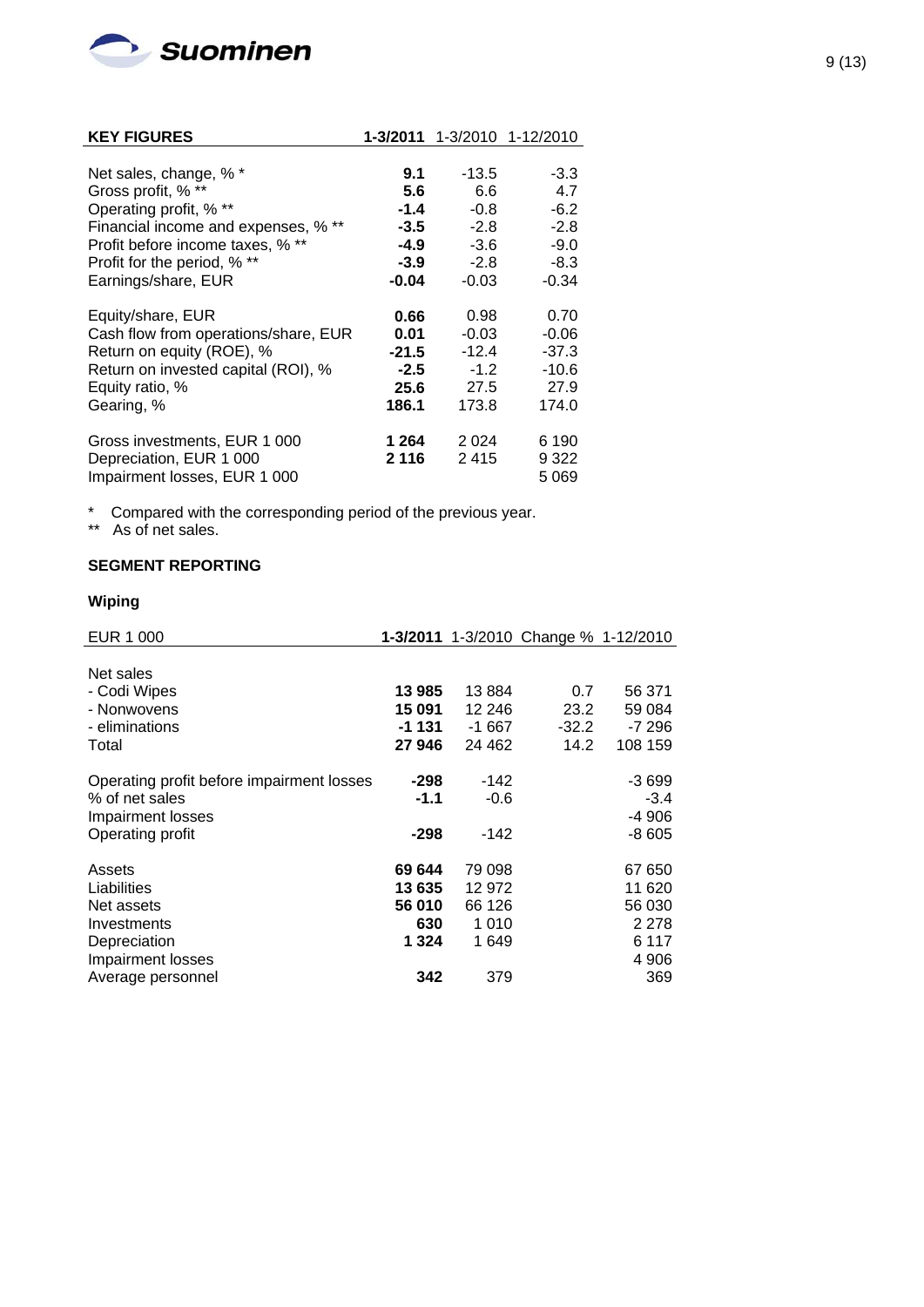

## **Flexibles**

| EUR 1 000                                                                               |                                         |                                         | 1-3/2011 1-3/2010 Change % 1-12/2010 |                                                      |
|-----------------------------------------------------------------------------------------|-----------------------------------------|-----------------------------------------|--------------------------------------|------------------------------------------------------|
| Net sales                                                                               | 16 561                                  | 16 395                                  | 1.0                                  | 66 140                                               |
| Operating profit<br>% of net sales                                                      | $-257$<br>$-1.6$                        | $-135$<br>$-0.8$                        |                                      | $-1941$<br>$-2.9$                                    |
| Assets<br>Liabilities<br>Net assets<br>Investments<br>Depreciation<br>Impairment losses | 46 741<br>12853<br>33 888<br>591<br>786 | 46754<br>11875<br>34 879<br>1010<br>760 |                                      | 45 950<br>10 048<br>35 902<br>3788<br>3 1 8 1<br>163 |
| Average personnel                                                                       | 505                                     | 537                                     |                                      | 521                                                  |

### **Non-allocated items**

| $-203$  | $-241$  | $-861$                      |
|---------|---------|-----------------------------|
| $-57$   | $-48$   | $-115$                      |
|         |         |                             |
| 5 2 6 6 | 4 0 9 9 | 5760                        |
| 63 987  | 69 387  | 64 406                      |
| 43      | 4       | 124                         |
| 6       | 6       | 24                          |
| 11      | 11      | 11                          |
|         |         | 1-3/2011 1-3/2010 1-12/2010 |

# **NET SALES BY MARKET AREA**

| EUR 1 000        | 1-3/2011 | 1-3/2010 | 1-12/2010 |
|------------------|----------|----------|-----------|
|                  |          |          |           |
| Finland          | 6703     | 6466     | 27 053    |
| Scandinavia      | 4 0 7 1  | 3 9 2 1  | 14821     |
| The Netherlands  | 1965     | 2010     | 9915      |
| Europe, other    | 27 614   | 25 7 62  | 104 651   |
| Other countries  | 3950     | 2 4 5 7  | 16 998    |
| Net sales, total | 44 303   | 40 616   | 173 438   |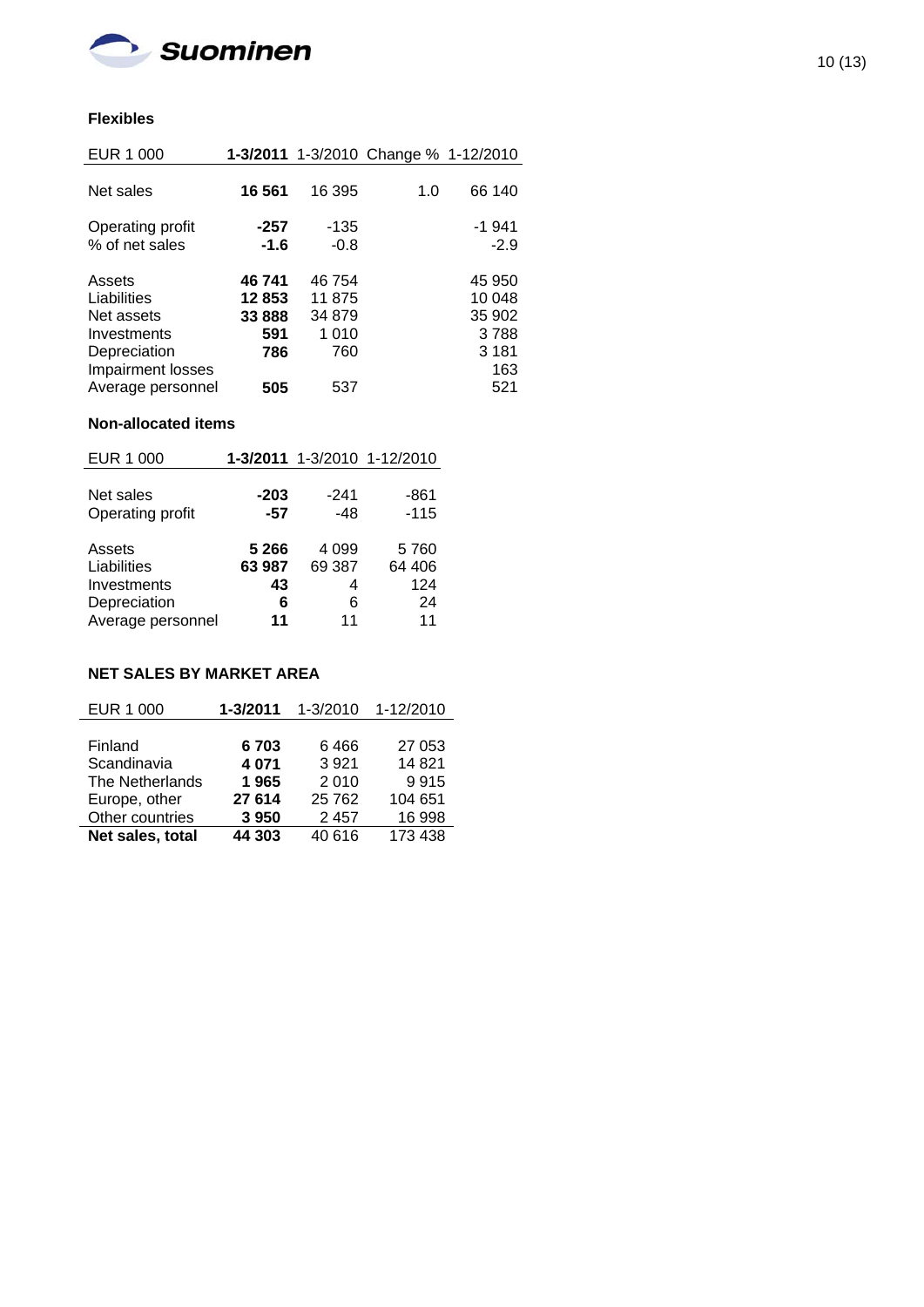

### **QUARTERLY FIGURES**

| <b>EUR 1 000</b>                            | II/2010 |         | III/2010 IV/2010 | I/2011  | II/2010-I/2011 |
|---------------------------------------------|---------|---------|------------------|---------|----------------|
| <b>Net sales</b>                            |         |         |                  |         |                |
| Wiping                                      |         |         |                  |         |                |
| - Codi Wipes                                | 14 844  | 14 210  | 13 4 33          | 13 985  | 56 472         |
| - Nonwovens                                 | 13722   | 14 958  | 18 159           | 15 091  | 61 930         |
| - eliminations                              | $-1333$ | $-1734$ | $-2562$          | $-1131$ | -6 759         |
| Total                                       | 27 234  | 27 434  | 29 0 29          | 27 946  | 111 643        |
| <b>Flexibles</b>                            | 17 107  | 16 125  | 16513            | 16 5 61 | 66 306         |
| Non-allocated items                         | $-193$  | $-200$  | $-227$           | $-203$  | $-823$         |
| Net sales, total                            | 44 148  | 43 359  | 45 315           | 44 303  | 177 125        |
|                                             |         |         |                  |         |                |
| <b>Operating profit</b>                     |         |         |                  |         |                |
| Wiping                                      | $-787$  | $-1136$ | -623             | -298    | $-2844$        |
| % of net sales                              | $-2.9$  | $-4.1$  | $-2.1$           | $-1.1$  | $-2.5$         |
| Flexibles                                   | 873     | $-720$  | $-1017$          | $-62$   | $-926$         |
| % of net sales                              | 5.1     | $-4.5$  | $-6.2$           | $-0.4$  | $-1.4$         |
| Non-allocated items                         | $-103$  | 33      | 3                | $-57$   | $-124$         |
| Operating profit before non-recurring costs | $-17$   | $-1824$ | $-1637$          | $-417$  | $-3894$        |
| % of net sales                              | 0.0     | $-4.2$  | $-3.6$           | $-0.9$  | $-2.2$         |
|                                             |         |         |                  |         |                |
| Non-recurring costs                         |         |         | $-7021$          | $-195$  | $-7216$        |
| Operating profit, total                     | $-17$   | $-1824$ | $-8658$          | $-612$  | $-11110$       |
| % of net sales                              | 0.0     | $-4.2$  | $-19.1$          | $-1.4$  | $-6.3$         |
|                                             |         |         |                  |         |                |
| Net financial expenses                      | -988    | $-1028$ | $-1686$          | $-1547$ | $-5249$        |
| Profit before income taxes                  | $-1005$ | $-2852$ | $-10344$         | $-2159$ | -16 359        |

### **TAXES FOR THE PERIOD UNDER REVIEW**

Income tax expense is recognised based on the estimated average income tax rate for the full financial year.

### **INFORMATION ON RELATED PARTIES**

Suominen has related party relationships with the members of the Board of Directors, and the members of the Corporate Executive Team. The company has no investments in associated companies. Salaries paid to the related parties amounted to EUR 204,000, share-based payments EUR 7,000, unsecured loans EUR 440,000, and interest payments EUR 76,000.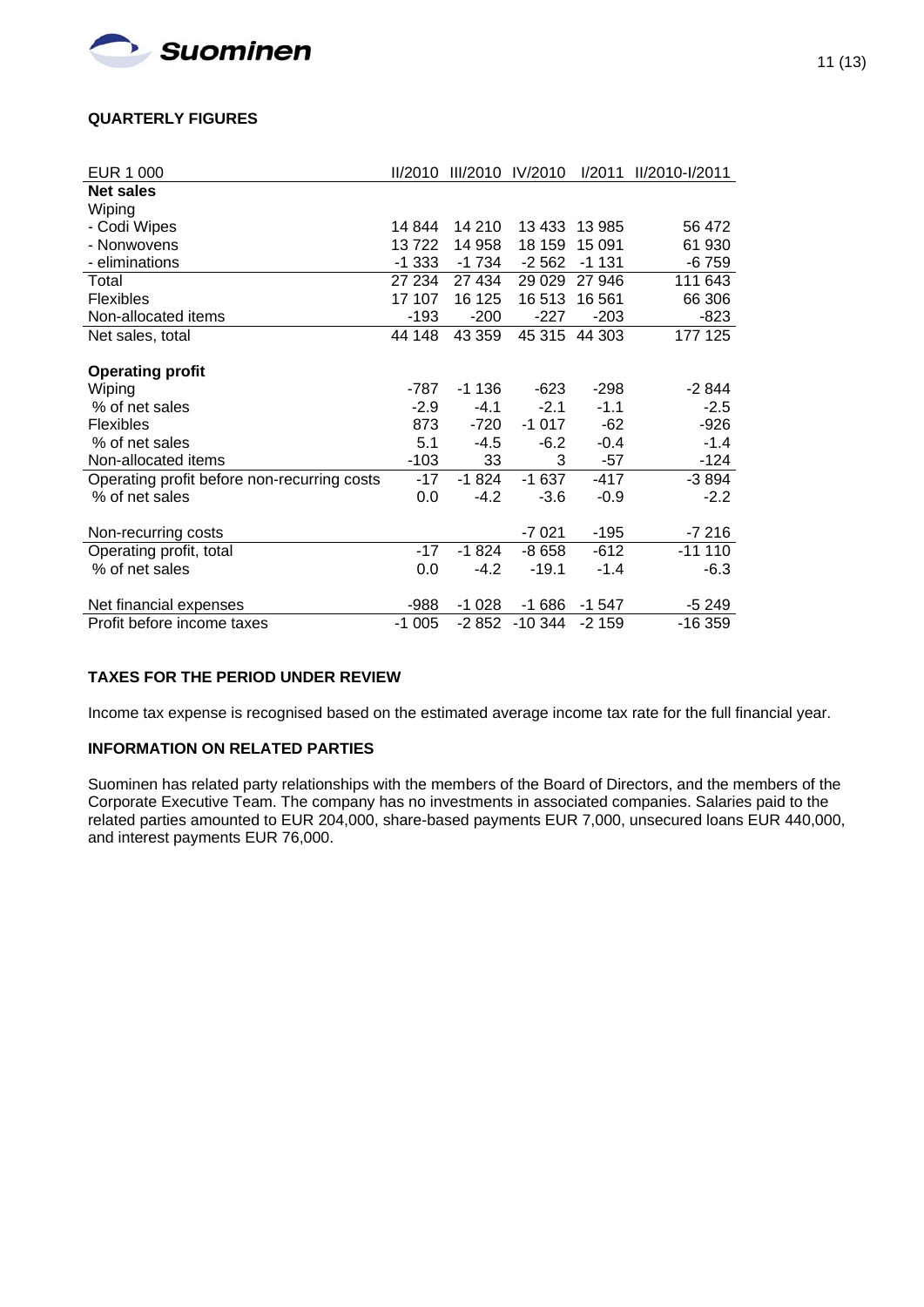

### **MOVEMENTS IN BORROWINGS**

| EUR 1 000                                                                                                     | 1-3/2011 1-3/2010 |         |
|---------------------------------------------------------------------------------------------------------------|-------------------|---------|
| Total borrowings on 1 January                                                                                 | 61 282            | 60 861  |
| Current loans from financial institutions on 1 January<br>Change in current loans from financial institutions | 17 000            |         |
| Current loans from financial institutions on 31 March                                                         | 17 000            |         |
| Commercial papers on 1 January                                                                                | 988               |         |
| Change in commercial papers                                                                                   |                   | 5 479   |
| Commercial papers on 31 March                                                                                 | 988               | 5479    |
|                                                                                                               |                   |         |
| Non-current loans on 1 January                                                                                | 37 294            | 52 861  |
| Change in non-current loans                                                                                   | 2 211             | 3 0 0 8 |
| Non-current loans on 31 March                                                                                 | 39 505            | 55 869  |
|                                                                                                               |                   |         |
| Capital loans on 1 January                                                                                    | 6 000             | 8 0 0 0 |
| Change in capital loans                                                                                       | -2 000            | $-2000$ |
| Capital loans on 31 March                                                                                     | 4 000             | 6 000   |
|                                                                                                               |                   |         |
| Total borrowings on 31 March                                                                                  | 61 493            | 67 348  |

# **CHANGES IN FIXED ASSETS**

|                                     | 1-3/2011 |                                                  | 1-3/2010 |     | 1-12/2010 |            |
|-------------------------------------|----------|--------------------------------------------------|----------|-----|-----------|------------|
| EUR 1 000                           |          | Tangible Intangible Tangible Intangible Tangible |          |     |           | Intangible |
|                                     |          |                                                  |          |     |           |            |
| Book value at the beginning of the  |          |                                                  |          |     |           |            |
| period                              | 53 873   | 776                                              | 57 044   | 795 | 57 044    | 795        |
| Investments                         | 1 149    | 48                                               | 1945     | 16  | 5884      | 177        |
| Decreases                           | $-1040$  |                                                  | -65      |     | -466      | -1         |
| Depreciation                        | $-2066$  | -50                                              | $-2.367$ | -48 | $-9127$   | $-195$     |
| Translation differences and other   |          |                                                  |          |     |           |            |
| changes                             | $-40$    | -1                                               | 859      |     | 538       |            |
| Book value at the end of the period | 51 876   | 773                                              | 57416    | 763 | 53 873    | 776        |

## **CONTINGENT LIABILITIES**

| EUR 1 000                                                                                                                            |                           | 1-3/2011 1-3/2010 12/2010 |                            |
|--------------------------------------------------------------------------------------------------------------------------------------|---------------------------|---------------------------|----------------------------|
| For own debt<br>Real estate mortgages<br>Floating charges<br>Pledged subsidiary shares                                               | 24 045<br>60 069<br>82982 | 24 045<br>50 000          | 24 045<br>60 069<br>82 982 |
| Other own commitments<br>Operating leases, real estates<br>Operating leases, machinery and equipment<br><b>Guarantee commitments</b> | 9886<br>6072<br>980       | 9460<br>7 904<br>1 738    | 9465<br>7 577<br>995       |